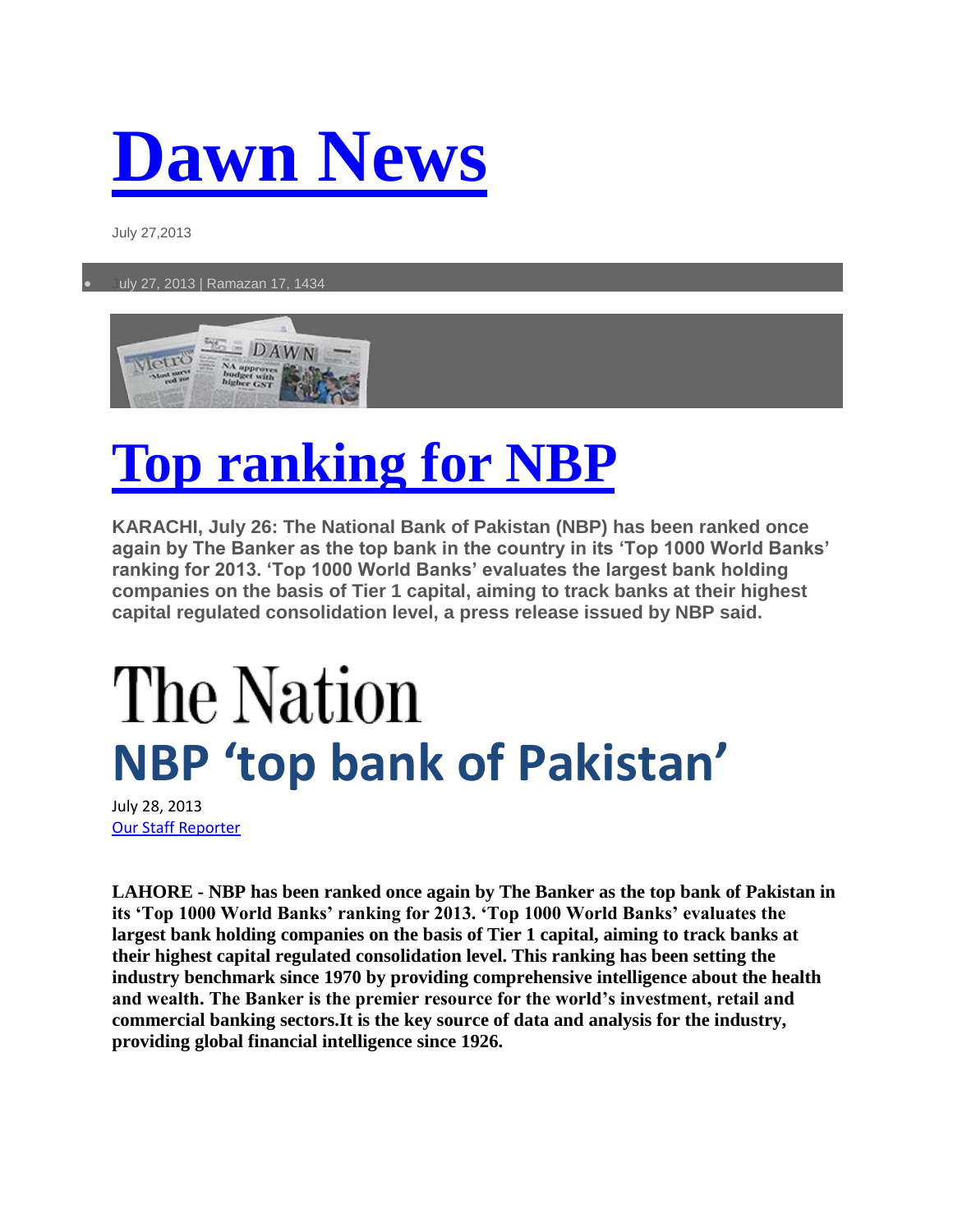Saturday 27th July 2013

## DAWNCOM Top ranking for NBP

KARACHI, July 26: The National Bank of Pakistan (NBP) has been ranked once again by The Banker as the top bank in the country in its 'Top 1000 World Banks' ranking for 2013.

"Top 1000 World Banks' evaluates the largest bank holding companies on the basis of Tier 1 capital, aiming to track banks at their highest capital regulated consolidation level, a press release issued by NBP said.

ہار پھرد نیا کے بہتر <sup>م</sup>ن ہزار پینکوں کی فہرست میں شامل پ ر) بدنکاری کی د نیا کے معروف میگزین مآف پاکسان کوایک مرتبه *پھر س*ال 2013ء کیلئے ونیاکے بہترین ایک ہزار پیکوں کی فہرست میں شامل لھا ہے اور اس کو پاکستان کے بیٹکوں کی فہرست میں رفہرست قرار دیا ہے۔ دی بینکر 1970ء سے ہرسال دنیا کے بہترین ایک ہزار پیٹوں کی فہرست مرتب کرتا ہے۔ یہ رست ان پینکوں کے سر ماںیاور بدینکاری میں بہترین امداف <u> کے حصول کی بناپر مرتب گرتا ہے۔ دی پیٹکر کی فہرست کی بنا</u> بینک کی مالی حالت اور صحت کاتعین ہوتا ہے۔ دی پینکر کی انب سےفراہم کئے جانے والےاعدادوشارکو بینکاری کی نیا میں سند کی حیثیت حاصل ہے۔ واضح رہے کہ دی پینکر نے گزشتہ برس بھی بیشل بنک آف پاکستان کو پاکستان کا هرین بینک قرارد یا تفا۔ ا<sub>کیا</sub> طرح فیشل بینک آف کستان نے اپنی کا کردگی کے تشکسل اور بہترین معیار کو قرارر کھتے ہوئے اپنےاس اعزازکو برقراررکھاہے۔

27-07-2013

27-07-2013